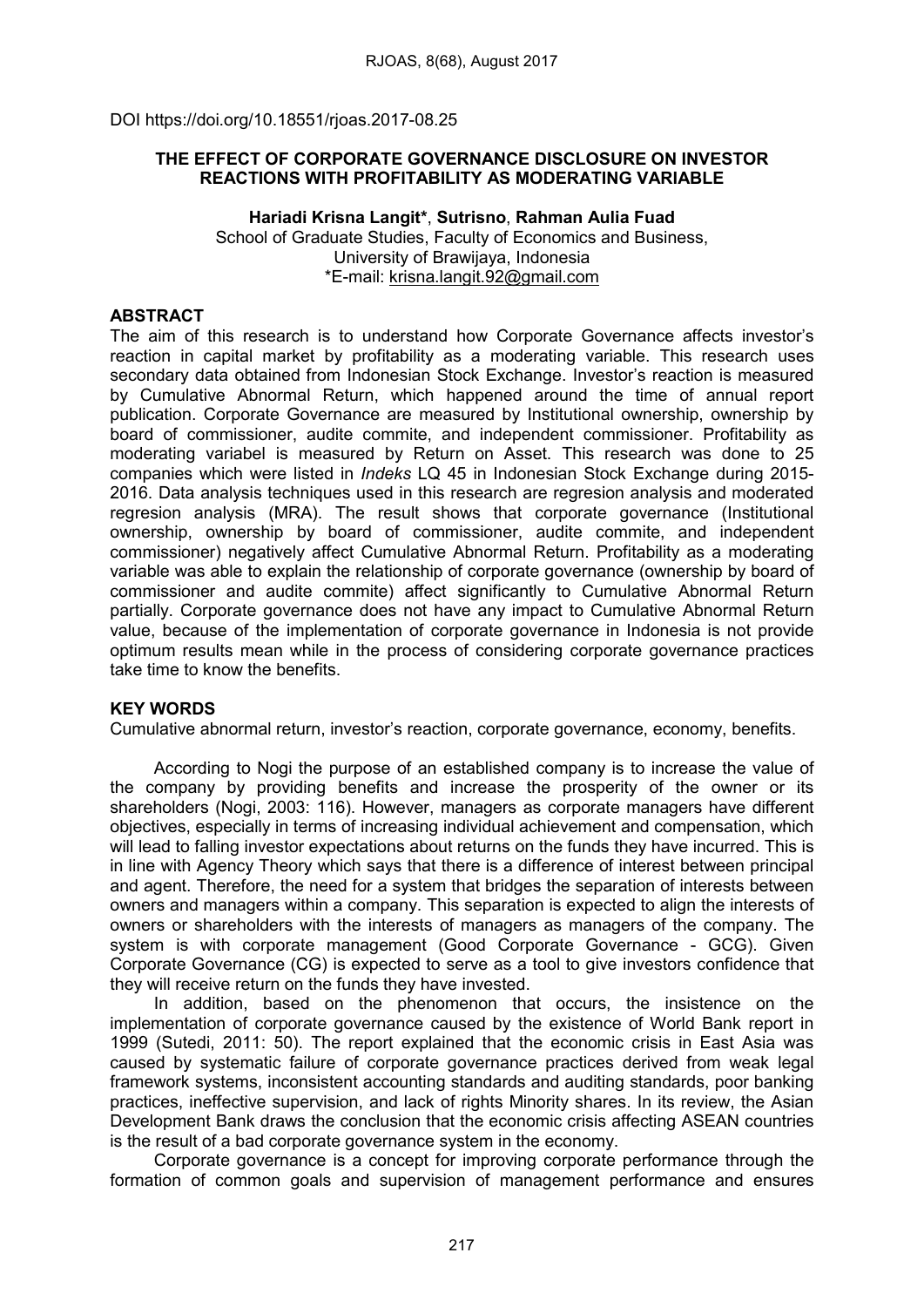accountability of management to stakeholders by basing on the regulatory framework (Nasution and Setiawan, 2007). Owen (2005) says that Enron's case in America has led companies to pay more attention to more transparent reporting and upholding corporate social independence and accountability.

Related to this, there are some researchers who relate it to investor reactions that are reflected from abnormal return. Indriastuti (2011) analyzed the Influence Principles of corporate governance on Abnormal Return, with the results of the principles of corporate governance proved to have a significant effect on abnormal return. In addition, other researchers in line with Tristiarini (2005), analyzed the Influence of Corporate Governance Implementation on Abnormal Return at the Financial Statement Announcement 2003. With the result that the implementation of corporate governance proved to have a positive effect on abnormal return.

Different results were performed by other researchers, such as Pratiwi and Suryanawa (2014). With the results of corporate governance research has no significant effect on stock returns, because it has not been able to attract investors to invest their capital. Another research with the same results done by Budiharjo (2016), With the results of research found that corporate governance does not affect the stock return.

Information is considered useful if the information can change the confidence of investors. Information about the company is required by the investor to serve as the basis for making the decision to invest in the company or not, this is in line with the theory of signaling. The Signaling Theory stresses the importance of companies having a desire to provide information to those in need. The importance of information because information presents things that happen in the company whether that happened in the past, the present, or to predict future events and to know the stock market.

One of the information that can be used in analyzing company performance to predict stock return is profitability ratio. Profitability ratio describes the ability of companies in generating profits from sources of funds owned (Untung and Sugiono, 2008). The greater the level of corporate profits indicates that the better the management in managing the company.

Based on background explanation above problem, the difference of research result that make it research gab research so that need to be researched by entering company profitability information as moderating variable derived from signaling theory as described previously.

People, especially investors, have learned a lot from the recent cases and accounting scandals as a result of weak corporate governance practices. Therefore, the researcher is interested to further investigate investor's reaction to corporate governance practices.

Description of problem formulation:

- Does corporate governance practice affect investors' reactions to companies listed in the LQ 45 period 2015-2016?
- Does the profitability of firms reinforce the relationship of corporate governance practices to investor reactions to companies listed in LQ 45 period 2015-2016? The purpose of this study:
- Test and analyze the influence of corporate governance practices on Investor reactions on companies listed in LQ 45 period 2015-2016.
- Testing and analyzing the profitability of the company strengthens the relationship of corporate governance practices to investor reactions on companies listed in LQ 45 period 2015-2016.

*Contribution of Research.* Providing input for the development of theory, especially Agency Theory, which underpins the emergence of corporate governance mechanisms. Based on the results of the research can be used to add test evidence empirically to researches that have been done previously. In addition, provide input thoughts for investors to be the basis of decision making in investing.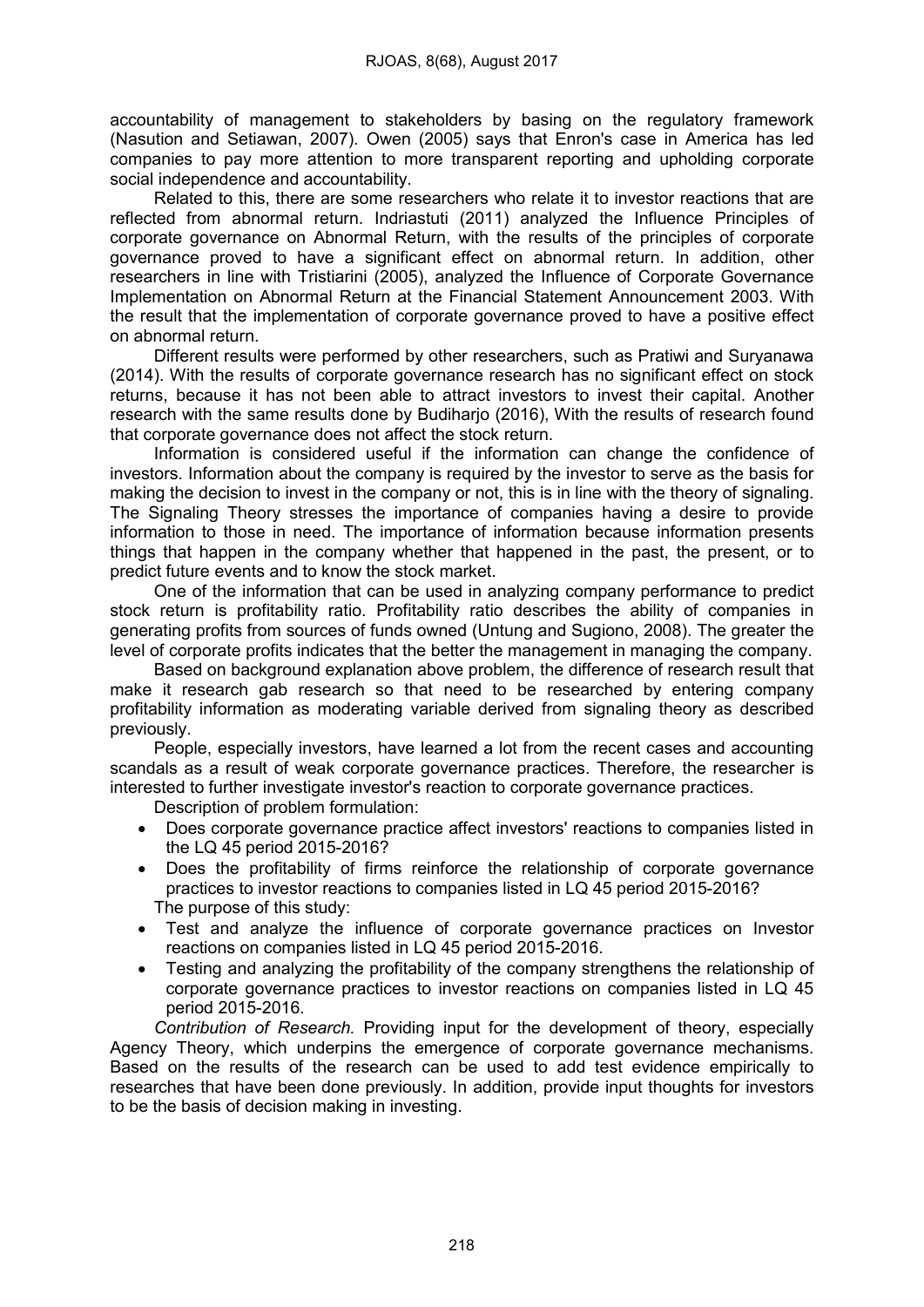# LITERATURE REVIEW

*Agency Theory.* Jensen and Meckling (1976) stated that Agency theory has two distinct interests in a company, namely agent and principal. Therefore, a new instrument is needed that is Corporate Governance to ensure that management is running well in accordance with the company's vision and mission (Siallagan and Machfoedz, 2006). Corporate governance deals with how investors believe that managers will benefit them, that managers will not steal / embezzle or invest into unprofitable projects with funds invested by investors, and how investors control Managers (Shleifer and Vishny, 1997) in (Ujiyanto and Pramuka, 2007).

*Information Asymmetry Theory.* One of the conditions causing the difference in information between the agent and the principal, in addition to the agency problem is information asymmetry which results in the great chance of managers to do things that are beneficial to their interests. According Husni (2012) some companies that run business transactions will likely have an advantage in terms of information than others.

*Signaling Theory.* Signalling theory explains why firms have an incentive to provide financial statement information to outsiders. Firms can increase company value by reducing asymmetry information. One way to reduce asymmetry information is to signal external parties (Lokollo and Syafruddin 2013). The provision of this information may make the external party more confident about the profit distributed by the company in its financial statements is purely a result of company performance is not a profit direkayasakan by the company in order to provide a positive signal for external parties (Lokollol and Syafruddin 2013).

Brigham and Houston (2009) state that cues are an action taken by a company management that gives investors a clue as to how management looks at a company's prospects. The conclusion that profitability ratios will signal investors and make the market more likely to react positively if the market interprets an improved profitability ratio as a bright signal and a bright outlook for the company in the future. Basic selection of these variables, where the company gives a positive signal to investors who are expected to affect the cumulative abnormal return of positive stocks as well.

*Good Corporate Governance.* In corporate governance there are 4 indicators based on the principles of Good Corporate Governance (KNKG, 2006: 5-7), which consists of:

Institutional Ownership. According Kartikasari (2011), institutional ownership is the ownership of shares of companies by financial institutions such as insurance companies, banks, pension funds, and investment banking. The greater the institutional ownership the more efficient the utilization of company assets. Institutional ownership generally acts as a party to monitor the company in general and managers as managers of the company in particular.

Management Ownership. Jensen and Meckling (1976) stated that to minimize agency conflict is to increase managerial ownership within the company. Managerial ownership is the ownership of a company's shares by the management. With managerial ownership, management not only functions as a company manager but also as a shareholder. Ross et al (in Naftalia, 2013) states that the greater the ownership of management within a company then management will tend to seek to improve its performance for the benefit of shareholders and for its own interests.

Audit Committee. According to Ningsaptiti (2010), the audit committee has the primary responsibility to assist the board of commissioners in carrying out its responsibilities primarily with issues related to the company's accounting policies, internal controls, and financial reporting systems. Based on the Circular Letter of the Jakarta Stock Exchange Circular Number SE-008 / BEJ / 12-2001, the membership of the audit committee shall consist of at least three persons including the chair of the audit committee. Gradiyanto (2012) revealed that the audit committee is closely related to the review of the risks facing the company and the compliance of applicable regulations.

Independent Commissioners. In Naftalia (2013), an independent commissioner is a mechanism that oversees and guides the management of the company. In general, independent board of commissioners is responsible for overseeing the performance of the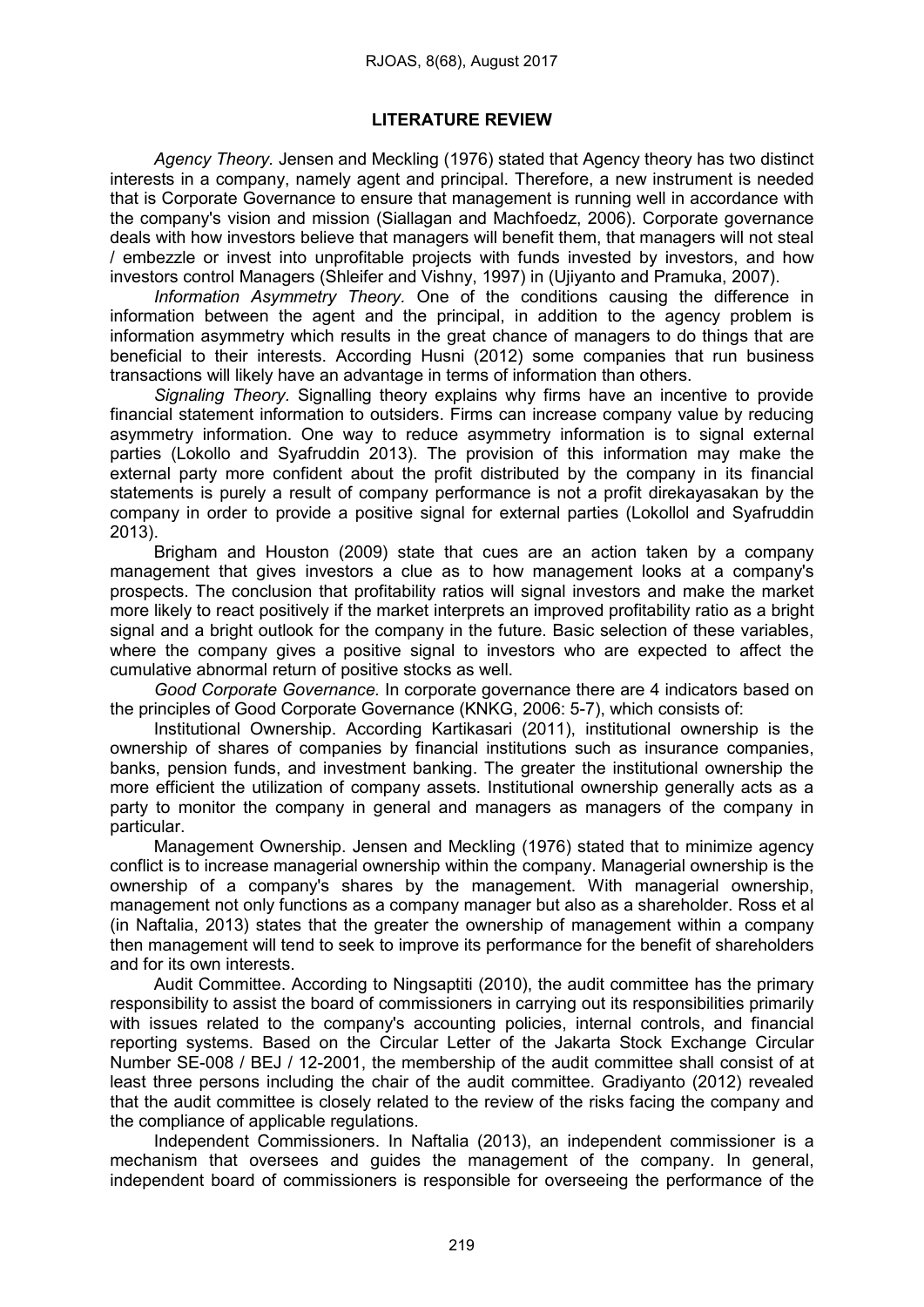company's management, and the realization of accountability. The existence of an independent commissioner of an enterprise may affect the integrity of a financial statement produced by management.

*Basic Concept of Stock Return.* According Jogiyanto (2015: 416), return is the result of investment. There are two types of stock returns, namely return on realization and expected return. Return realization is a return that has occurred that is calculated based on historical data. While the expected return is the expected return of investors in the future.

*Basic Concept of Profitability.* ROA is one of several profit ratios (profitability ratio). ROA is an indicator that is widely used by investors because ROA calculates the return on assets and investments made by investors in a company. According to Horne and Wachowicz (2012) high ROA often reflects the company's acceptance of good investment opportunities and cost-effective management. According to Harahap (2009), the greater the ROA ratio the better because the company is considered capable of using assets owned effectively to generate profits. This means that ROA can be used by investors in assessing the company's ability to generate profits on assets owned.

### RESEARCH CONCEPT FRAMEWORK

*Conceptual Framework for Research.* Corporate governance mechanisms consist of institutional ownership, management ownership, audit committees, and independent commissioners. Other information that allegedly contributed to the existence of Abnormal Return shares is the ratio of profitability. According Harahap (2009) profitability ratio is the ability of the company's management in gaining overall profit. To better understand how the thinking of this research, then made a flowchart of research thinking. The flowchart of the conceptual framework of this study is as follows:



Figure 1 – Conceptual Research Framework

# *Development of Hypotheses:*

With the implementation of corporate governance is expected to provide more value that is visible from the abnormal return of the company concerned. Moreover, coupled with the information company profitability ratios. Then the hypothesis in this study as follows:

*Effect of Institutional Ownership on CAR.* The first component of corporate governance in this study is institutional ownership. With dominant ownership by institutional investors, the supervision and analysis carried out on an enterprise will be conducted strictly than for minority investors. Research by Robert and Yuan (2006) shows that institutional ownership can significantly reduce lending costs. (Shleifer & Vishny, 1997) stated that institutional investors play an important role in creating corporate governance systems within the company by independently overseeing management to respond to management policies that are not considered effective in managing the company.

H1a : Institutional ownership is related to CAR.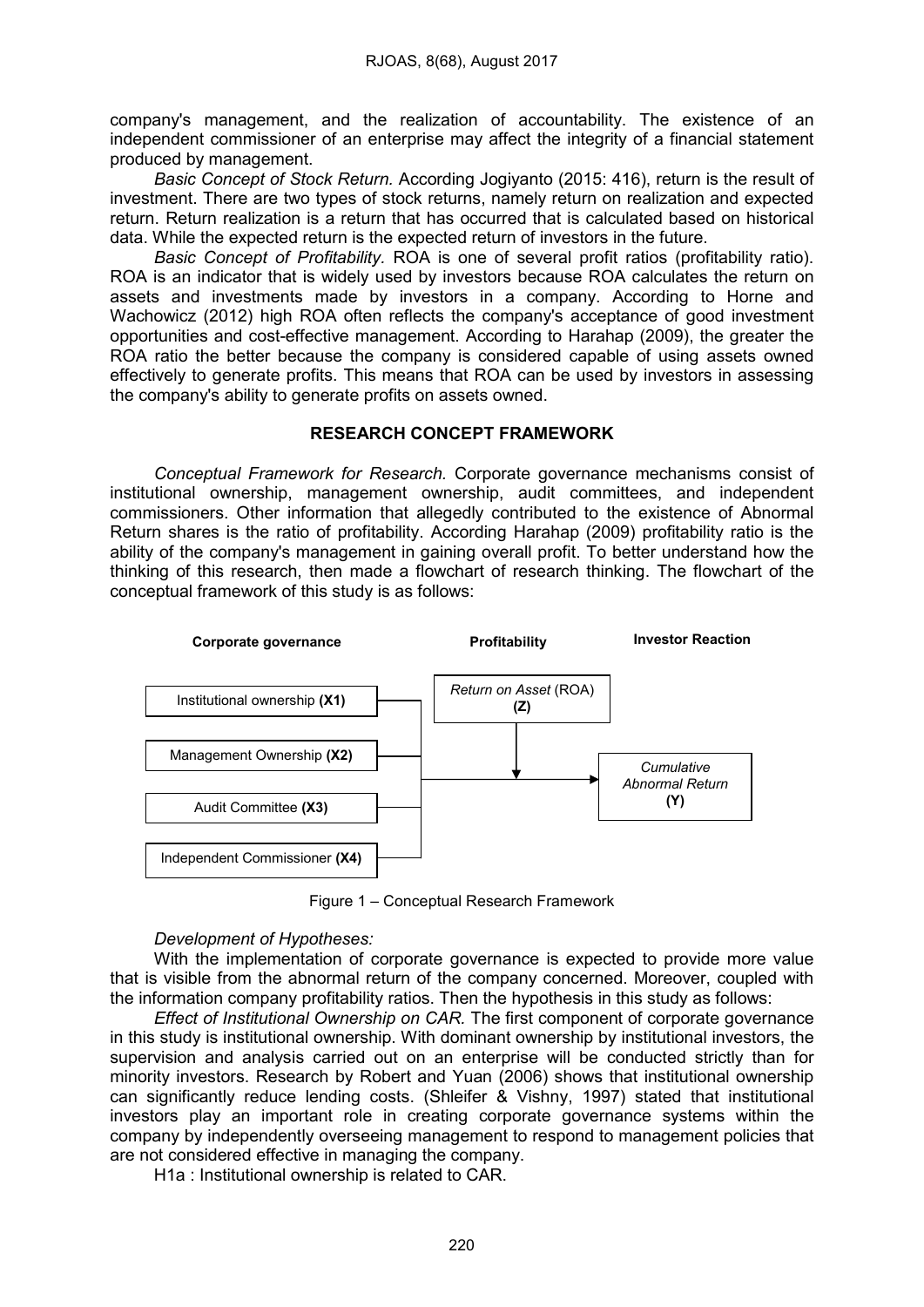*Effect of Institutional Ownership on CAR moderated by ROA.* Institutional ownership is the percentage of shares owned by the shareholder institution. The results of the study by Cyert et al. (1998) found that sole and dominant ownership (blockholder) had a significant effect on firm value. In this case Holderness and Sheehan (1988) specifically find a significant positive influence between blockholder against cumulative abnormal return of stock. This opinion is supported by empirical evidence from Barclay and Holderness (1990), which suggests that a significant positive effect on the degree of institutional ownership of a company's value. Pound (1998) discloses that individual investors with low shareholding rates have a tendency to utilize or borrow voting power owned by majority shareholders to oversee management performance. While the research conducted Sudarma (2003) found different results that institutional ownership negatively affect the value of the company. Researchers suspect there are other factors that support one of the factors of institutional ownership of the abnormal return of shares of ROA. So from the results of this study is expected to bridge the differences of research results into research GAB this research.

 $H1<sub>b</sub>$ : ROA strengthens the institutional ownership relationship to CAR.

*Effect of Management Ownership on CAR.* The separation between ownership and management of a company has the potential to create agency conflicts based on different interests. Differences of interests between management and shareholders may cause harm to either party. This is because of the different objectives between managers and shareholders, on the one hand management is responsible for increasing shareholder wealth from funding received, but management also wants to expand its business further with the benefits gained from the results of the management company. Research conducted by Soliha & Taswan (2002) also found a significant and positive relationship between management ownership of firm value. Thus, it can be assumed that agency conflicts can be minimized if management also has a share of ownership within the company.

H<sub>2</sub> : Ownership of management has an effect on CAR.

*Effect of Management Ownership on CAR is moderated by ROA.* Management ownership is the percentage of shares owned by executives and directors. Ownership management is an important issue in agency theory since it was published by Jensen and Meckling (1976). The results of Rahayu and Faisal (2005) stated that the greater the projected ownership of management in a company then management will work harder to meet the interests of shareholders who are also themselves. While Sudarma (2003) who found that managerial ownership does not significantly affect the value of the company. Researchers suspect there are other factors that support one of the factors of institutional ownership of the abnormal return of shares of ROA. So from the results of this study is expected to bridge the differences of research results into research GAB this research.

 $H2<sub>b</sub>$ : ROA strengthens the ownership relationship of management to CAR.

*Effect of the Audit Committee on CAR.* The Company is required to have an Audit Committee as a fulfillment of corporate governance practices (Turley and Zaman, 2004). The existence of an audit committee is enabled to assist the board of commissioners in reviewing the results of the company's financial statements, the company's compliance with the rules indicating that the existence of the audit committee is related to the integrity of the company's financial statements. This is supported also by Turley and Zaman (2004) research that examines the influence of corporate governance and audit committees, found that evidence suggests a positive relationship between the audit committee and the quality of financial statements and company performance.

H3a : Audit Committee influences the cumulative abnormal return of shares moderated by ROA.

*ROA moderates the influence of the Audit Committee on CAR.* According to Siallagan and Machfoedz (2006) stated that the audit committee has the duty of assisting the board of commissioners to ensure that the company has presented the financial statements fairly in accordance with generally accepted accounting principles, the company has implemented internal control, risk management and corporate governance, external audit function And internal audit has been running well. When reporting quality gets better, then the value of stock prices will increase. This is supported also by Turley and Zaman (2004) found that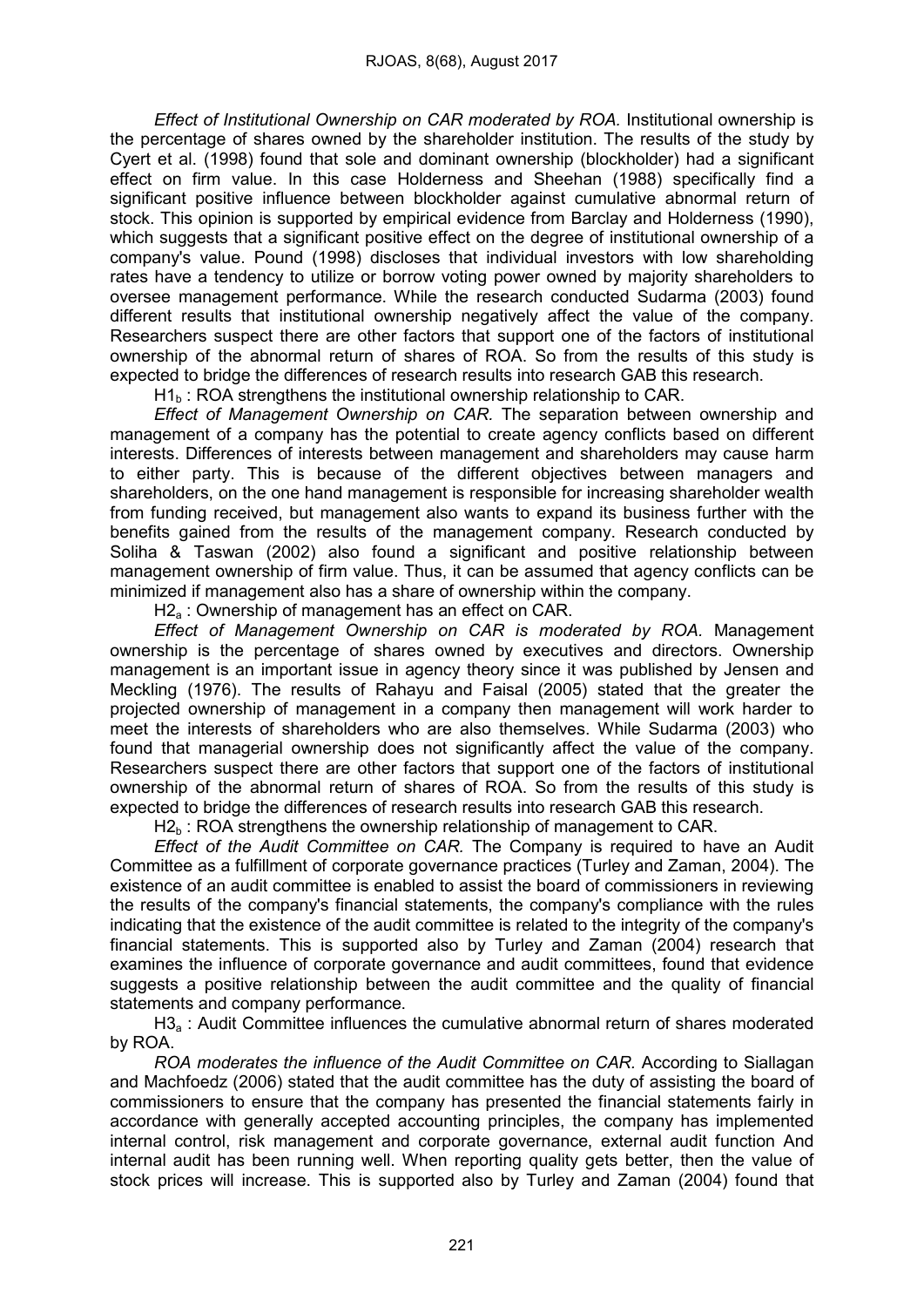evidence indicates a positive relationship between the existence of the audit committee with the quality of financial statements and company performance against stock prices. However, research conducted by Ramdiani and Yadnyana (2013) concluded that statistically the number of audit committee members has no effect on stock prices. Researchers suspect there is another factor that is ROA. So from the results of this study is expected to bridge the differences of research results into research GAB this research.

 $H3<sub>b</sub>$ : ROA strengthens the audit committee's relationship to CAR.

*Effect of Independent Commissioners on CAR.* Dengan adanya kondisi komisaris independen yang baik, pengawasan terhadap transparansi, akuntabilitas, dan praktek keadilan dapat lebih terjamin (Susiana dan Herawaty, 2007). Penerapan tata kelola perusahaan yang berkualitas dapat mempersingkat proses bisnis, dan hal tersebut berujung pada kinerja operasional yang lebih baik dan pengeluaran modal yang lebih rendah, sehingga memberi kontribusi pada pertumbuhan penjualan dan keuntungan yang secara simultan mengurangi kebutuhan dan pengeluaran modal (Gompers, 2001). Penelitian yang dilakukan Chtourou (2001) menunjukkan bahwa komisaris independen secara umum memiliki pengawasan yang lebih baik terhadap manajemen sehingga mempengaruhi kemungkinan kecurangan dalam menyajikan laporan keuangan.

H4a : Komisaris independen berpengaruh terhadap CAR.

*Effect of Independent Commissioners on CAR.* Given the conditions of good independent commissioners, oversight of transparency, accountability and fairness practices can be more assured (Susiana and Herawaty, 2007). The implementation of good corporate governance can streamline business processes, leading to better operational performance and lower capital expenditure, contributing to sales growth and profits simultaneously reducing capital needs and expenditures (Gompers, 2001). Research conducted Chtourou (2001) shows that the independent commissioner in general has better supervision of the management thus affecting the possibility of fraud in presenting the financial statements.

 $H4<sub>b</sub>$ : Independent commissioners have an effect on CAR.

*Test of Equation Research Model.* MRA equation (Moderating Regression Analysis) statistics of this research are:

Equation I:

$$
CAR = \alpha_0 + \alpha_1 KPIN + \alpha_2 KPMJ + \alpha_3 KMAU + \alpha_4 KMIN + e
$$

Equation II:

$$
CAR = \alpha_0 + \alpha_1 KPIN + \alpha_2 KPMJ + \alpha_3 KMAU + \alpha_4 KMIN + \alpha_5 ROA + \alpha_6 (KPIN * ROA) + \alpha_7 (KPMJ * ROA) + \alpha_8 (KMAU * ROA) + \alpha_9 (KMIN * ROA) + e
$$

Note:

CAR = Cumulative Abnormal Return; KPIN = Institutional Ownership; KPMJ = Management Ownership; KMAU = Audit Committee; KMIN = Independent Commissioner; ROA = Profitability Ratio.

### METHODS OF RESEARCH

This research is a type of hypothesis testing research. Indriantoro and Supomo (2006: 89) states that, Research that aims to test the hypothesis (hypothesis testing) is generally a study that explains the phenomenon in the form of relationships between variables.

*Population and Sample Determination.* The population in this study are all companies listed on the Indonesia Stock Exchange. Selection of sample using purposive sampling method, with criterion:

1. Companies listed on the Indonesia Stock Exchange 2015-2016

2. Companies listed in the LQ 45 Index for the period 2015-2016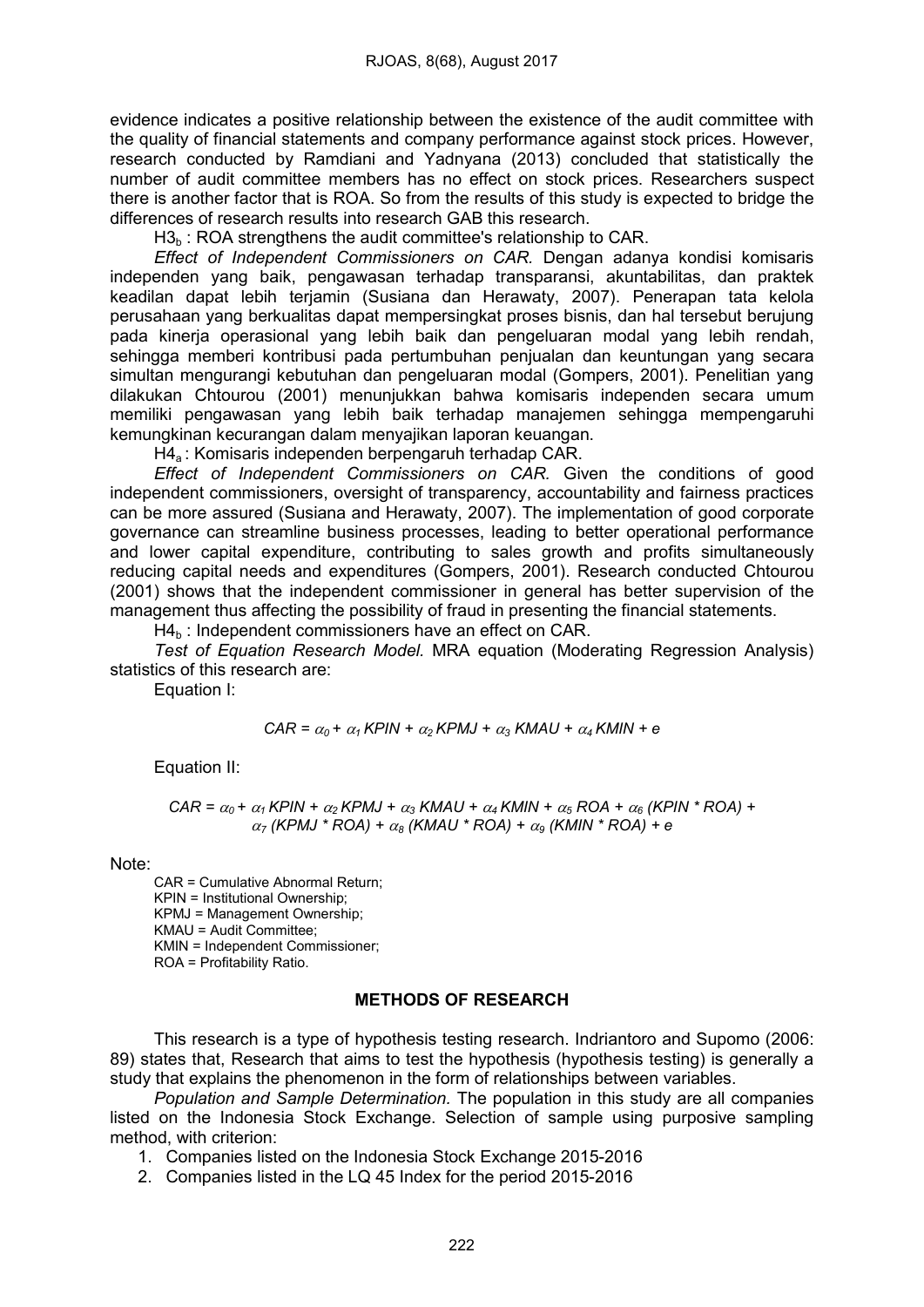- 3. Companies that issue annual reports for the period 2015-2016.
- 4. The Company displays data on the date of submission of annual report to Bapepam for the period 2015-2016..

*Types and Data Sources.* The data in this study is polled data. This study used a short window period ie three days prior to the publication of the annual report, during the publication of the annual report and three days after the publication of the annual report. Researchers use short-term windows because the amount of information on the market will affect stock prices.

Dependent variable used in this research is CAR. Before calculating the CAR then first calculated the amount of abnormal return, which is the difference between return realitation minus the expected return. In this study, the abnormal return formula used, namely (Hartono, 2009: 558):

$$
RTN_{i,t} = R_{i,t} - E[R_{i,t}]
$$

After calculating the amount of abnormal return, then the calculation of cumulative abnormal return which is the sum of abnormal return the previous day in the event period for each securities as follows:

ARTNi,t = 
$$
\sum_{t=3}^{t+3} RTNi, a
$$

Institutional ownership is the ownership of shares of companies by financial institutions such as insurance companies, banks, pension funds, and investment banking (Siregar dan Utama, 2005 in Guna and Herawaty, 2010).

 $KPIN = \frac{Number\ of\ shares\ owned\ by\ institutional\ investors}{Total\ share\ capital\ outstanding}$ 

Ownership of management is a share owned by management in private and shares owned by the relevant company and its affiliates (Susiana and Herawaty, 2007, in Guna and Herawaty, 2010.

$$
KMAU = \frac{Number of external audit committee members}{Total of audit committee}
$$

Audit Committee according to Kep. 29 / PM / 2004 is a committee established by the board of commissioners to perform the task of supervising the management of the company (Isnata, 2008, in Guna and Herawaty, 2010).

> $KMAU =$  Number of external audit committee members Total of audit committee

Independent commissioners are measured using a ratio scale through the percentage of commissioner members coming from outside the company of all sizes of the members of the company's board of commissioners (Isnata, 2008, in Guna and Herawaty, 2010).

> KMIN: Number of members of the board of commissioners from outside<br>KMIN:  $\frac{N}{\sigma}$ sall members of the board of commissioners of the company

This study uses profitability as a moderating variable. Profitability in this research is measured by ROA ratio (Guna and Herawaty, 2010):

 $\text{ROA} = \frac{\text{Net profit after tax}}{\text{Total Assets}}$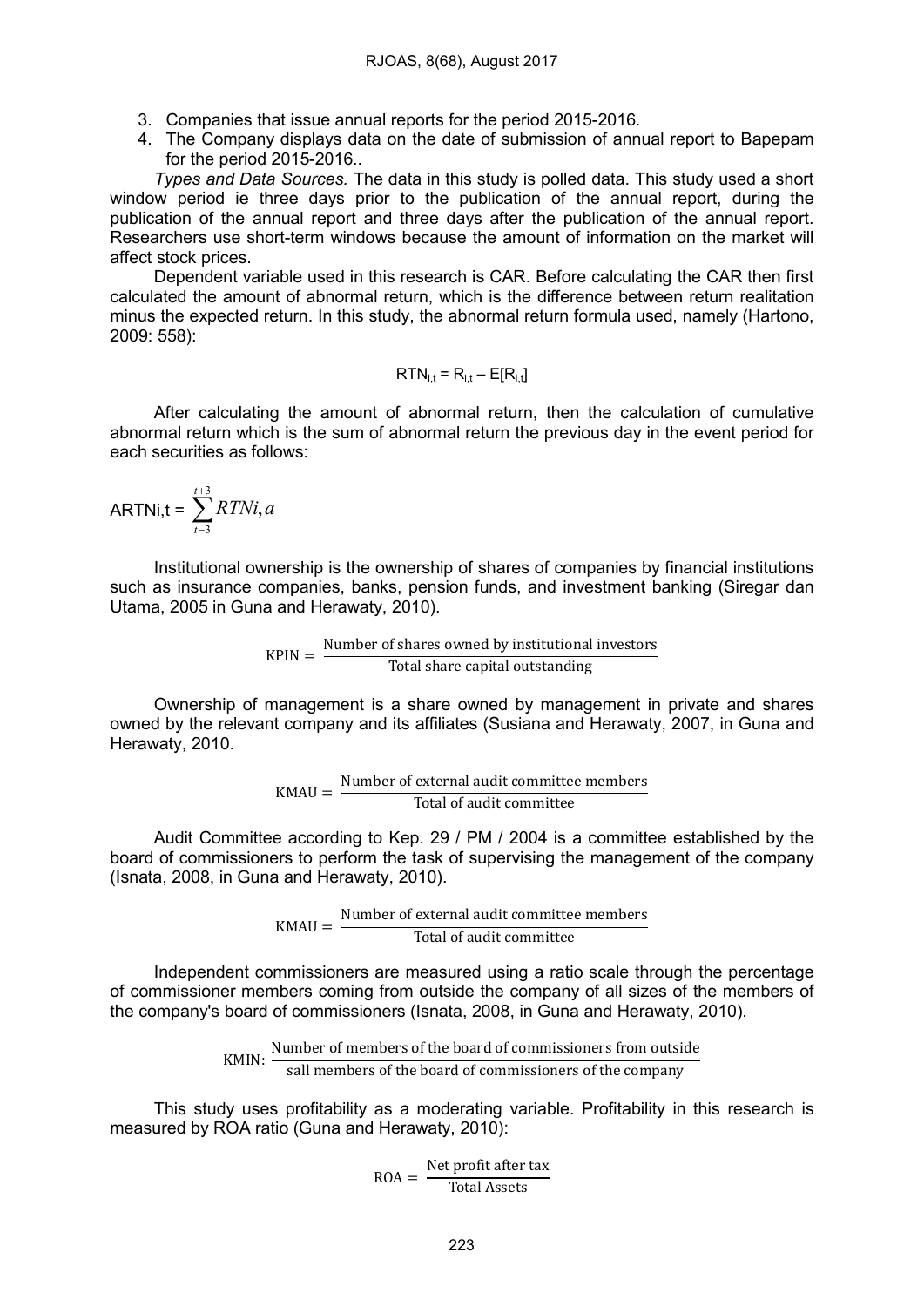*Data analysis technique.* The classical assumption tests used are:

- 1. Residual Normality Test;
- 2. Multicolinearity Test;
- 3. Heterocedasticity Test;
- 4. Test Autocorrelation.

Ghozali (2009: 87) states that the accuracy of sample regression function in estimating the actual value can be measured from three things, namely:

- 1. Coefficient of Determination (R2)
- 2. Individual Parameter Significance Test (t test)

## RESULTS OF STUDY

*Descriptive Statistics.* Based on Table 1 above, several conclusions can be drawn as follows:

1. CAR variables derived from the sample of 50 companies have an average of 0.031 with a standard deviation of 0.338. The CAR has a positive average indicating that most firms receive a higher than expected abnormal return. The standard CAR deviation score greater than the average indicates that the CAR experienced by the sample company has a relatively large difference.

2. The institutional ownership variable shows the lowest value of 0,000. This indicates that overall, the company is performing well on its policy of percentage of institutional ownership. The maximum value of this variable can reach 0.991. The average of this variable as a whole reaches 0.376 with a standard deviation of 0.325. This means that the company is very concerned about the implementation of policies towards institutional ownership to the public who need information about the company.

3. Managerial ownership variable has a minimum value of 0,000 and a maximum value of 0.920. The average achieved is 0.036 with a standard deviation of 0.132. This indicates that almost all firms have relatively high percentage of managerial ownership. Only a small percentage of firms have low managerial ownership percentages.

4. Audit committee variable has an average value of 0.768 with a standard deviation of 0.220. The lowest value is 0.400, while the highest value can reach 1,000. The average value may suggest that the sample company has a good percentage of audit committee. This is evident from the average value that reached 0.768.

5. This variable has an average of 0.430. From this data indicates that the sample company has not done the policy about the percentage of independent commissioners well, it can be seen from the achievement of the average value is only 0.430.

6. The sample company ROA variable is 50 which has the highest value of 0.685 with the lowest value of -0.055 and has an average of 0.099 with the standard deviation of 0.144. These figures illustrate that the company's ability to generate profits when compared to the total assets held vary across companies.

| n/n                          | N  | <b>Minimum</b> | <b>Maximum</b> | Mean  | STD. Deviation |
|------------------------------|----|----------------|----------------|-------|----------------|
| Institutional Ownership      | 50 | 0.000          | 0.991          | 0.376 | 0.325          |
| Management Ownership         | 50 | 0.000          | 0.920          | 0.036 | 0.132          |
| Audit Committee              | 50 | 0.400          | 1.00           | 0.768 | 0.220          |
| Independent Commissioner     | 50 | 0.286          | 0,667          | 0.430 | 0.108          |
| <b>ROA</b>                   | 50 | $-0.055$       | 0,685          | 0.099 | 0.144          |
| Institutional Ownership*ROA  | 50 | 0,000          | 0.181          | 0.031 | 0,040          |
| Management Ownership*ROA     | 50 | $-0.001$       | 0.094          | 0.004 | 0,016          |
| Audit Committee*ROA          | 50 | $-0.022$       | 0.514          | 0.075 | 0.101          |
| Independent Commissioner*ROA | 50 | $-0.018$       | 0.310          | 0.041 | 0,058          |
| Institutional Ownership*ROA  | 50 | $-1,001$       | 1,078          | 0,031 | 0.338          |
| Valid N (listwise)           | 50 |                |                |       |                |

Table 1 – Descriptive statistics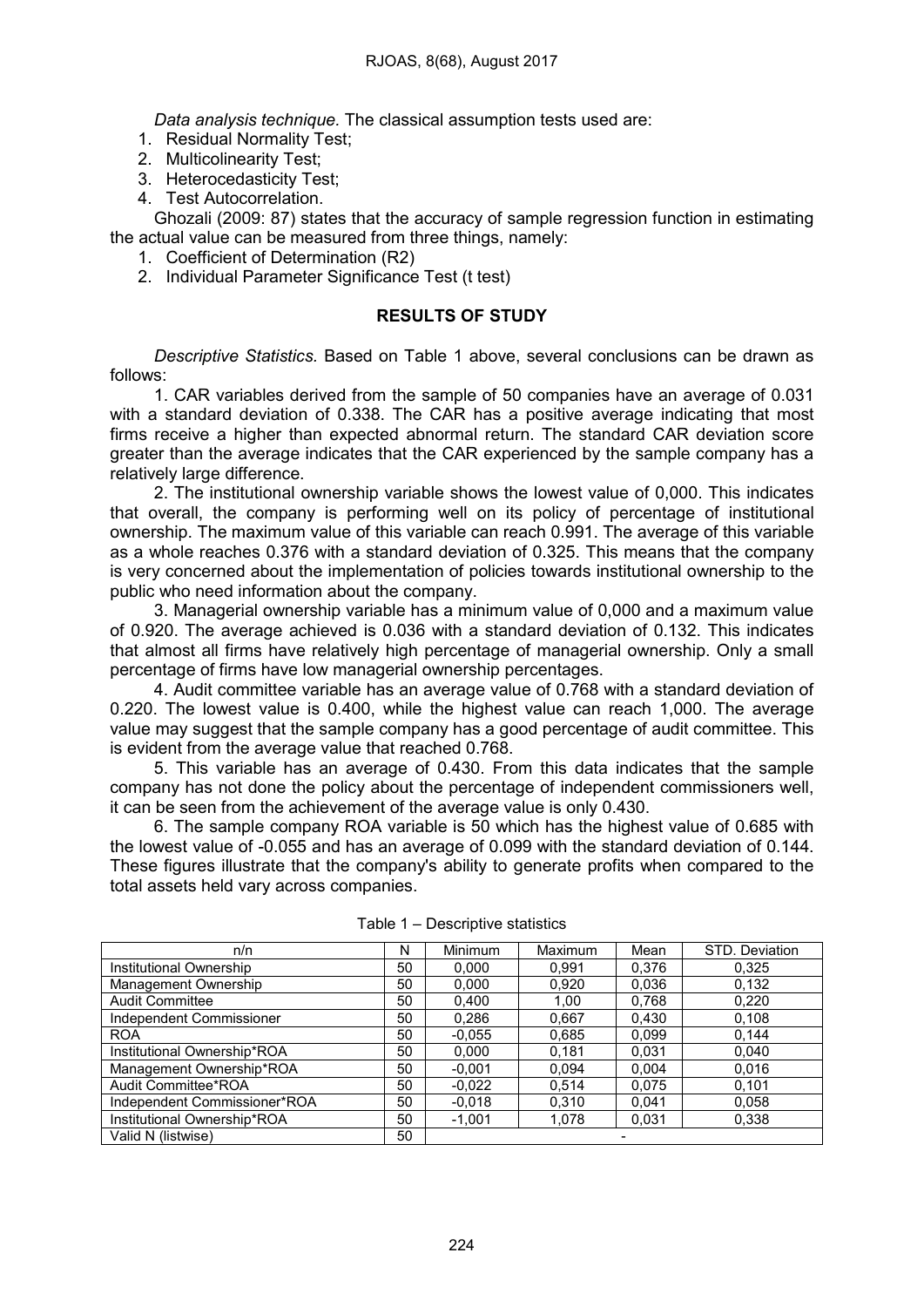*Normality test.* Table 2 shows that the value of Asymp. Sig. for institutional ownership of 0.385; Managerial ownership 0.505; Audit committee 0.860; Independent commissioners 0.957 and ROA 0.995. Of all variables has a value greater than 0.05. This indicates that all data variables are normally distributed.

| n/n                    |                | Institutional<br>Ownership | Management<br>Ownership | Audit<br>Committee | Independent<br>Commissioner | <b>ROA</b> |
|------------------------|----------------|----------------------------|-------------------------|--------------------|-----------------------------|------------|
| N                      |                | 50                         | 50                      | 50                 | 50                          | 50         |
| Parameter Normal       | Mean           | 0.37554                    | 0.03596                 | 0.76772            | 0.429620                    | 0,09894    |
|                        | Std. Deviation | 0.325468                   | 0.132224                | 0,219782           | 0.107540                    | 0.143633   |
| <b>Most Extreme</b>    | Absolute       | 0.128                      | 0,393                   | 0,275              | 0.196                       | 0,281      |
| <b>Differences</b>     | Positive       | 0.128                      | 0.358                   | 0.148              | 0.196                       | 0,281      |
|                        | Negative       | $-0.124$                   | $-0.393$                | $-0.275$           | $-0,144$                    | $-0,230$   |
| Kolmogorov-Smirnov Z   |                | 0.906                      | 0.824                   | 0.603              | 0.510                       | 0,417      |
| Asymp. Sig. (2-tailed) |                | 0.385                      | 0,505                   | 0,860              | 0.957                       | 0,995      |

|  | Table 2 - Kolmogorov-Smirnov Test Results |
|--|-------------------------------------------|
|  |                                           |

*a. Test distribution is Normal*

*b. Calculated from data.*

*Test of Multicollinearity.* Multicollinearity test results Table 3 shows the VIF value of each independent variable in the range of 1 with a tolerance value approaching 1. Thus, it can be concluded that there is no multicollinearity between independent variables.

| Table 3 - Multicollinearity Test Results Coefficients <sup>a</sup> |  |
|--------------------------------------------------------------------|--|
|--------------------------------------------------------------------|--|

| Model                        | <b>Collinearity Statistics</b> |       |  |
|------------------------------|--------------------------------|-------|--|
|                              | Tolerance                      | VIF   |  |
| Institutional Ownership      | O.935                          | 1,070 |  |
| Management Ownership         | 0,861                          | 1,162 |  |
| Audit Committee              | 0,902                          | 1,109 |  |
| Independent Commissioner     | 0,708                          | 1,412 |  |
| <b>ROA</b>                   | 0,838                          | 1.194 |  |
| Institutional Ownership*ROA  | 0,771                          | 1,296 |  |
| Management Ownership*ROA     | 0,774                          | 1,292 |  |
| Audit Committee*ROA          | 0,843                          | 1,187 |  |
| Independent Commissioner*ROA | 0.873                          | 1,145 |  |

*a. Dependent Variabel: CAR.*

*Heteroscedasticity Test.* In Figure 1 it appears that the existing dots form irregular patterns and spread evenly above or below the zeros on the Y axis. This shows that there is no heteroscedasticity in the regression model in this study.

#### **Scatterplot**

Dependent Variable: CAR



Figure 1 – Scatterplot Heterosceptasticity Test Regression Standardized Predicted Value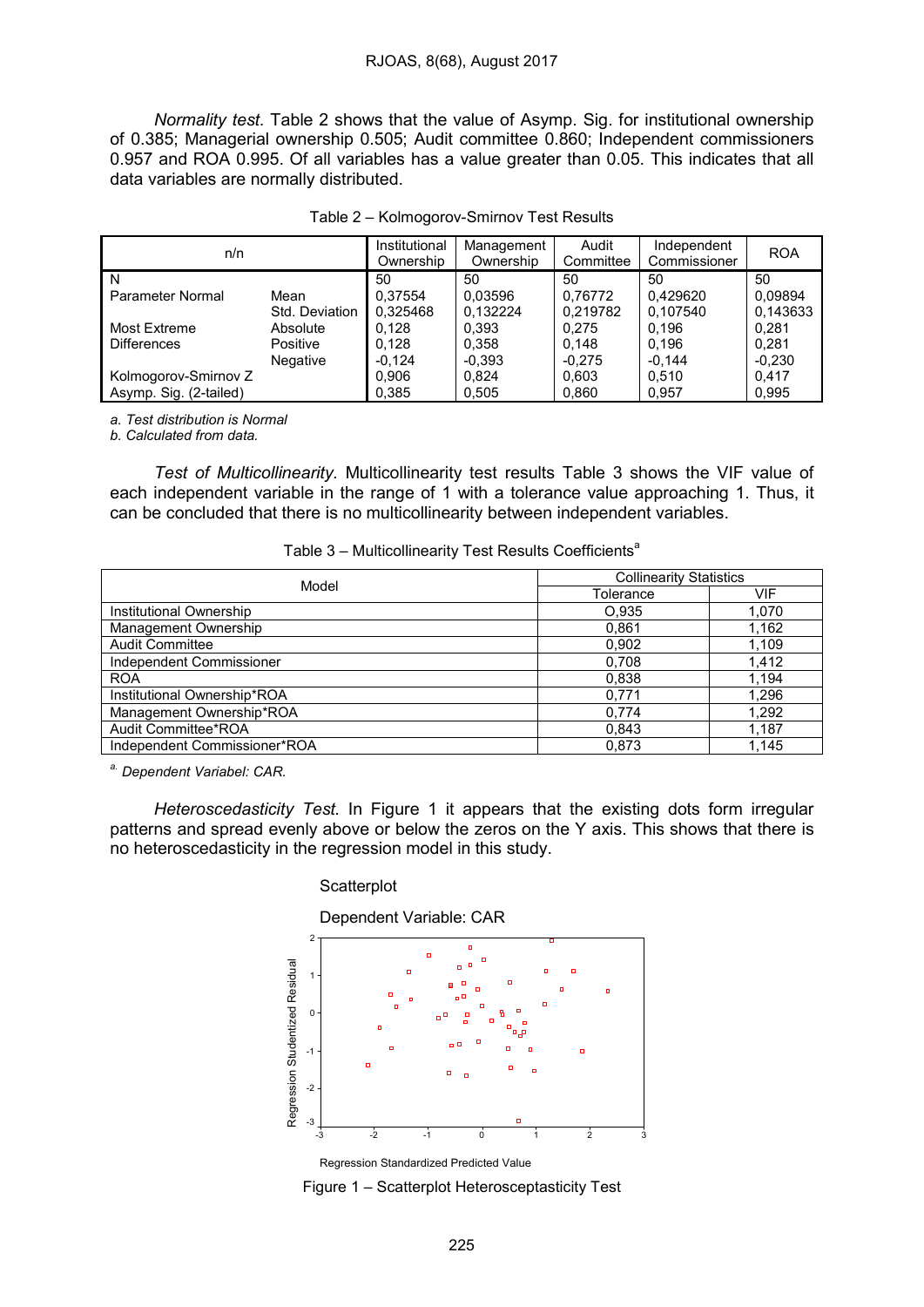*Test Autocorrelation.* Test results show that there is no autocorrelation problem. Table 3 shows that the autocorrelation test results meet the requirement that there is no problem of autocorrelation both positive and negative in the regression model built. This is seen from the DW count of 1.822. The number is in the range range between -2 to 2.

#### Table 3 – Results of Autocorrelation Testing

*Model Summary <sup>b</sup>*

| ◡ |
|---|
|   |

*a. Predictors: (Constant), Institutional Ownership\*ROA, Management Ownership\*ROA, Audit Committee, Management Ownership, Audit Committee\*ROA, Independent Commissioner\*ROA, ROA, Independent Commissioner.*

*b. Dependent Variable: CAR*

*Testing Regression Equation Modeling.* Table 4 shows that the magnitude of R2 value of 0.034 adjusted R2 is -0.052. This means that the independent variable can explain the dependent variable of 3.4%. The remaining 96.6% is explained by other variables not included in the regression model.

#### Table 4 – Coefficient of Determination

*Model Summary*

| Model |        | - - - | quare<br>- | $\sim$<br>≞stımate<br>$\frac{1}{2}$<br>me<br>ורזז<br>ור |
|-------|--------|-------|------------|---------------------------------------------------------|
|       | ∣ o ⊏ª | ΩΩ    | nro        | .0000                                                   |
|       | ט ו    | J.U34 | .uj.       | . JZZU                                                  |

*a. Predictors: (Constant), Independent Commissioner, Management Ownership, Audit Committee, Institutional Ownership.*

### *Partial Significance Test Results (Test t Statistics):*

| n/n                      | Unstandardized Coefficients |            | <b>Standardized Coefficients</b> |          |       |
|--------------------------|-----------------------------|------------|----------------------------------|----------|-------|
| Model                    | в                           | Std. Error | Beta                             |          | Sig.  |
| (Constant)               | $-0.088$                    | 0.307      |                                  | $-0.287$ | 0.776 |
| Institutional Ownership  | 0.074                       | 0.174      | 0.072                            | 0.427    | 0.672 |
| Management Ownership     | 0.335                       | 0.387      | 0.131                            | 0.865    | 0.392 |
| Audit Committee          | 0.001                       | 0.238      | 0.001                            | 0.006    | 0.995 |
| Independent Commissioner | 0.181                       | 0.520      | 0.058                            | 0.347    | 0.730 |

#### Table  $5 -$  Hypothesis test results coefficients<sup>a</sup>

*a. Dependent Variable: CAR.*

*Significance <0.05*

- a. The value of t arithmetic for the institutional ownership variable (X1) is 0.427 with a significance value of *0.672. Institutional ownership has no partial effect on CAR. So the decision taken is H1a rejected.*
- b. The value of t arithmetic for managerial ownership variable (X2) is 0.865 with a significance value of 0.392. *Partial managerial ownership has no effect on CAR. So the decision taken is H2a rejected.*

c. The value of t arithmetic for audit committee variable (X3) is 0,006 with significance value 0,995. Audit *committee partially has no effect on CAR. So the decision taken is H3a rejected.*

d. The value of t arithmetic for independent commissioner variable (X4) is 0.347 with a significance value of *0.730, independent Commissioner partially has no effect on CAR. So the decision taken is H4a rejected.*

The test results on the regression coefficients for the entire sample based on Table 5.7 yield the following model of regression equation:

$$
CAR = -0.088 + 0.074 KPIN + 0.335 KPMJ + 0.001 KMAU + 0.181 KMIN
$$

*Moderating Regression Analysis (MRA).* Table 6 shows that the magnitude of R2 value of 0.657 adjusted R2 is 0.580. Thus, the independent variable can explain the dependent variable of 65.7%. The remaining 34.3% is explained by other variables not included in the regression model.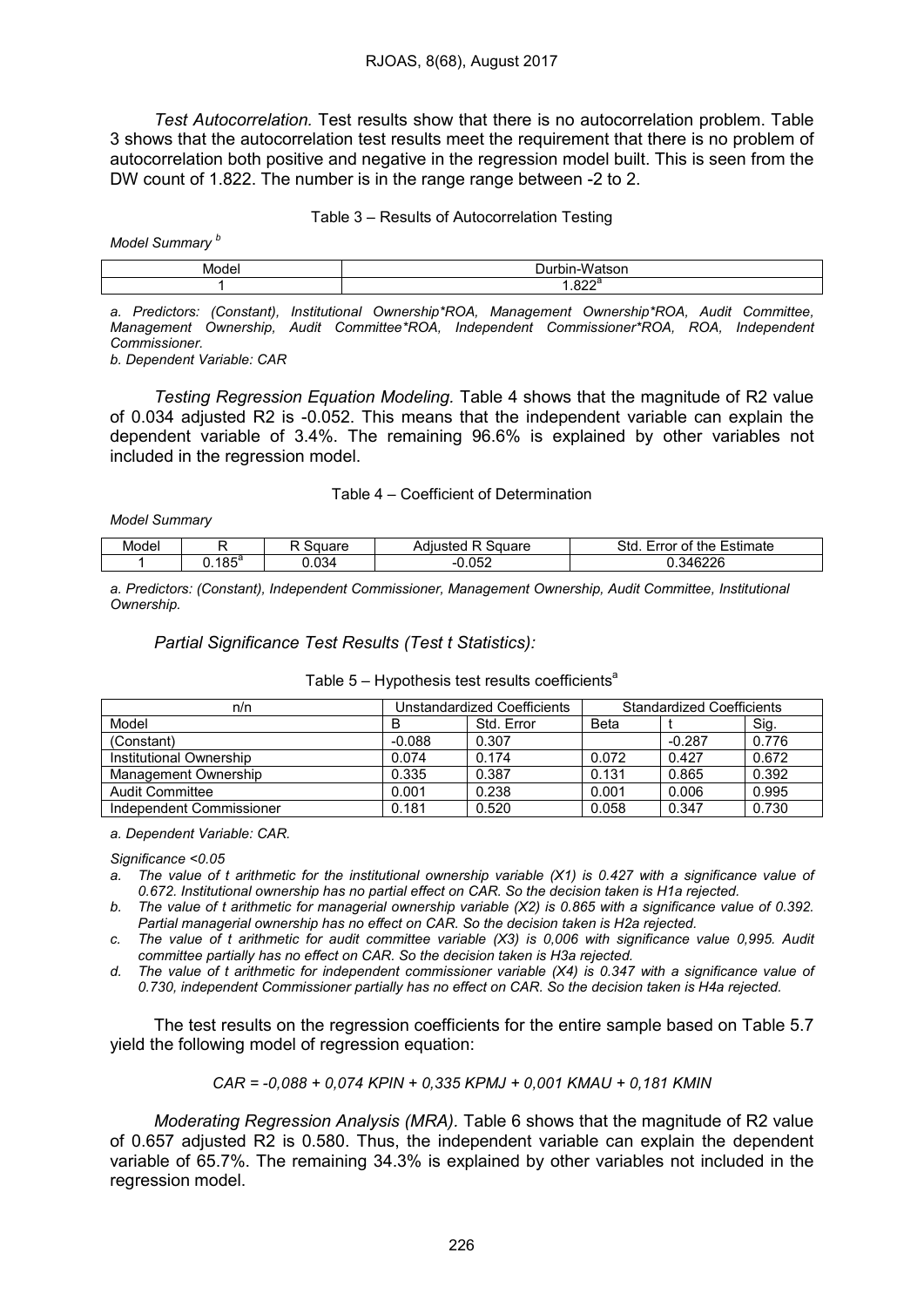Table 6 – Hypothesis Test Results

*Model Summary*

 $Conefficient<sup>a</sup>$ 

| Model |                         | $\sim$ $ -$ | $\alpha$<br>י∺י<br>™uaru | ∶stımate<br>the<br>510<br>ног |
|-------|-------------------------|-------------|--------------------------|-------------------------------|
|       | <b>Ad</b><br>-04<br>. . | 657.،       | .580                     |                               |

*a. Predictors: (Constant), Institutional Ownership\*ROA, Independent Commissioner, Management Ownership, Audit Committee, Institutional Ownership, Institutional Ownership\*ROA, , Audit Committee\*ROA, Independent Commissioner\*ROA, ROA.*

*Partial Significance Test Result (Test t Statistics).* Partial test is used to determine the influence of each independent variable and control variable to the dependent variable.

Table 7 – Hypothesis test results

| <b>UUUIIUUIIIU</b>           |                                |            |                              |          |       |  |
|------------------------------|--------------------------------|------------|------------------------------|----------|-------|--|
| Model                        | Unstandardized<br>Coefficients |            | Standardized<br>Coefficients |          |       |  |
|                              |                                |            |                              |          |       |  |
|                              | B                              | Std. Error | Beta                         |          | Sig.  |  |
| (Constant)                   | $-0.255$                       | 0.228      |                              | $-1.118$ | 0.270 |  |
| Institutional Ownership      | 0.270                          | 0.164      | 0.261                        | 1.650    | 0.107 |  |
| Management Ownership         | $-2.893$                       | 1.029      | $-1.133$                     | $-2.812$ | 0.008 |  |
| <b>Audit Committee</b>       | $-0.234$                       | 0.189      | $-0.153$                     | $-1.240$ | 0.222 |  |
| Independent Commissioner     | 0.672                          | 0.421      | 0.214                        | 1.598    | 0.118 |  |
| <b>ROA</b>                   | 2.915                          | 2.629      | 1.240                        | 1.109    | 0.274 |  |
| Institutional Ownership*ROA  | $-1.341$                       | 1.537      | $-0.160$                     | $-0.873$ | 0.388 |  |
| Management Ownership*ROA     | 32.830                         | 10.247     | 1.527                        | 3.204    | 0.003 |  |
| Audit Committee*ROA          | 3.445                          | 1.555      | 1.028                        | 2.215    | 0.033 |  |
| Independent Commissioner*ROA | $-10.960$                      | 6.089      | $-1.869$                     | $-1.800$ | 0.079 |  |
| a. Dependent Variable: CAR   |                                |            |                              |          |       |  |

*Significance> 0.05*

*Table 7 can be concluded as follows:*

- a. The value of t arithmetic for institutional ownership variable moderated by ROA is -0.873 with a significance *value of 0.388. Thus, institutional ownership moderated by ROA has no partial effect on CAR. So the decision taken is H1b rejected.*
- b. The value of t arithmetic for managerial variables moderated by ROA is 3.204 with a significance value of *0.003. Thus, the managerial ownership moderated by ROA partially influences the CAR. So the decision taken is H2b accepted.*
- c. The value of t arithmetic for audit committee variables moderated by ROA is 2,215 with a significance value of 0.033. Thus, the audit committee moderated by ROA partially influences the CAR. So the decision taken is *H3b accepted.*
- *d. The value of t arithmetic for independent commissioner variables moderated by ROA is -1.800 with a significance value of 0.79. Thus, an independent commissioner moderated by ROA has no partial effect on the CAR. So the decision taken is H4b rejected.*

The result of the description above shows that in this regression equation model there is influence to partially variable which have significant effect to CAR, that is managerial ownership variable with significance value 0,003 and audit committee variable with significance value 0,033 while institutional ownership variable with value of significance 0,388 and variable of commissioner Independent with a significance value of 0.079 is not significant. So it can be concluded that ROA is a moderating variable, but ROA is not a direct moderation variable, but rather an indirect moderation variable. The test results on the regression coefficients for the entire sample based on Table 5.8 yield the following model of regression equation:

CAR = -0,255 + 0,270 KPIN - 2,893 KPMJ - 0,234 KMAU + 0,672 KMIN + 2,915 ROA - 1,341 (KPIN *\* ROA) + 32,830 (KPMJ \* ROA) + 3,445 (KMAU \* ROA) – 10,960 (KMIN \* ROA) + e*

### DISCUSSION OF RESULTS

### Effect of Institutional Ownership on CAR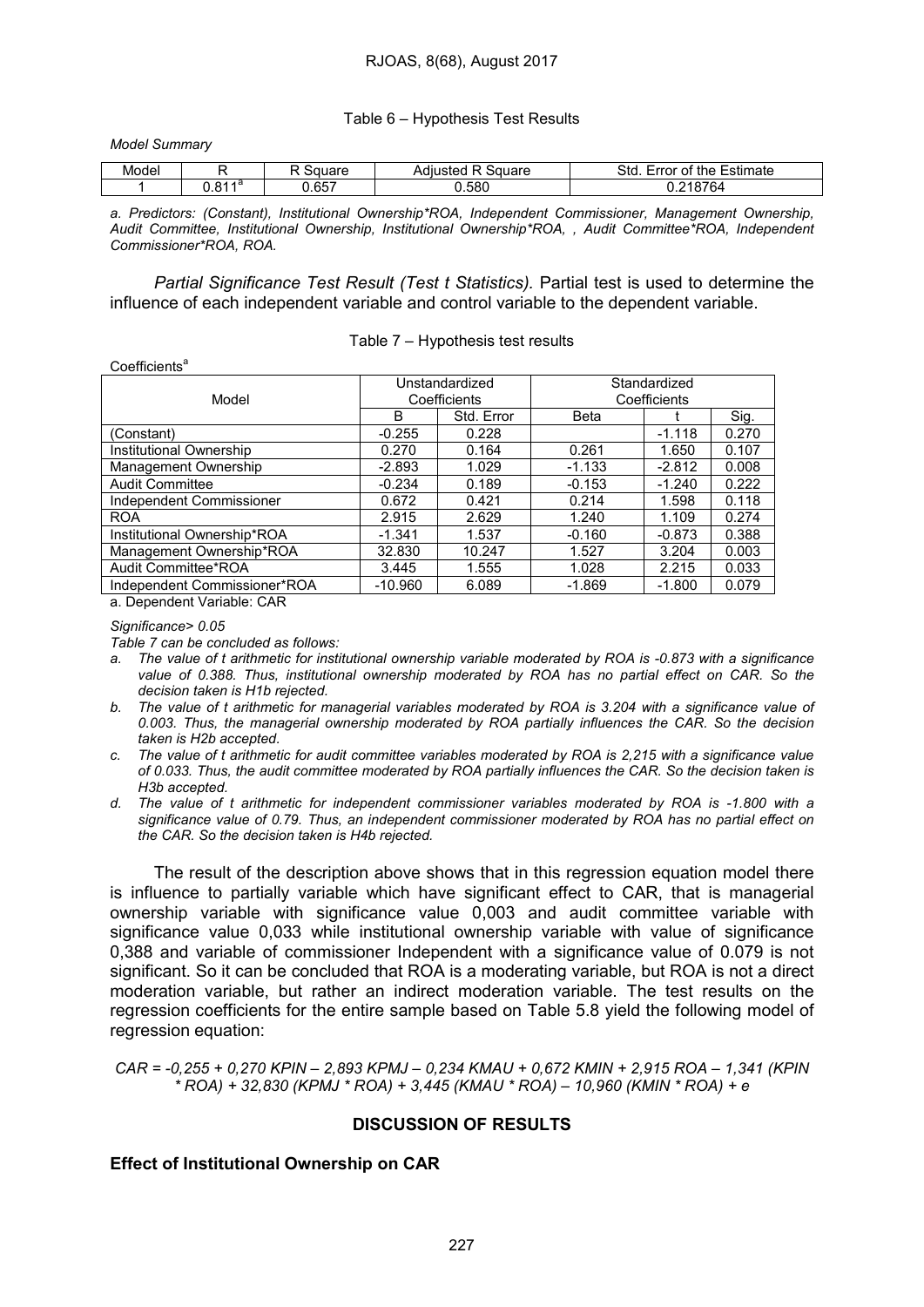The results show that the proportion of institutional ownership does not affect the stock CAR. The higher institutional ownership of the company does not necessarily encourage the CAR of Shares to be higher. Based on Agency Theory which states that there is a difference of interest between Agent and Principal, it is expected that the high proportion of institutional ownership is expected to take a role in improving investor confidence in the issue derived from Agency Theory. But the research results are different from the theories already mentioned. In line with the results of research conducted by Sudarma (2003) who found the results of institutional ownership negatively affect the value of the company.

# Effect of Institutional Ownership on CAR moderated by ROA

ROA is the ratio of corporate profitability that describes the company's ability to generate profits compared to total assets owned by the company. The higher ROA ratio a company can attract investors to invest. In line with this is in accordance with the signaling theory put forward by experts, where the company, provide a positive signal so that investors respond with a positive also reflected in the CAR. But the results of the study contradict the Signaling Theory, the results show that ROA, can not moderate the influence of institutional ownership of CAR Shares. Although the proportion of institutional ownership of a company that is high but not necessarily can attract investors to invest when viewed from the side of ownership of its shares. The higher proportion of institutional ownership of the company does not necessarily encourage higher stock CARs. However, the ROA variable can deliver the institutional ownership variable to the stock CAR. This is evidenced by the second hypothesis testing (H1b) which states that the ROA becomes a moderator variable relationship between institutional ownership of the stock CAR.

# Effect of Management Ownership on CAR

The results show that management ownership does not affect the stock CAR. The higher ownership of the company's management is not necessarily pushed CAR Shares to be higher. Researchers suspect that there are other variables that can strengthen or weaken the relationship between management ownership of stock CARs. The results of this study contradict the results of research conducted by Rahayu and Faisal (2005) states that the greater the proportion of ownership ownership management in a company then management will work harder to meet the interests of shareholders who also is himself. But the same result with Sudarma (2003) found that managerial ownership had no significant effect on firm value.

# Effect of Ownership CAR management is moderated by ROA

ROA is the ratio of corporate profitability that describes the company's ability to generate profits compared to total assets owned by the company. The higher ROA ratio a company can attract investors to invest. In line with this is in accordance with the signaling theory put forward by experts, where the company, provide a positive signal until the investors responded with a positive also reflected in the CAR. In line with the Signaling Theory, the results show that ROA can moderate the effect of management ownership on stock CARs. With the increasing ratio of high management ownership of a company certainly can attract investors to make an investment when viewed from the side of ownership of its shares. The higher Management Ownership of the company turned out to be able to encourage CAR shares to be higher as well. So it can be concluded ROA can deliver ownership of management to CAR. This is evidenced by the testing of hypotheses to the four H2b which states that the variable ROA be a moderator variable relationship between management ownership of the stock CAR.

# Effect of the Audit Committee on CAR.

The results show that audit committee has no effect on stock CAR. The higher proportion of corporate audit committees does not necessarily lead to higher CAR shares. This is evidenced by the hypothesis testing of the fifth H3a. Researchers suspect that there are other variables that can strengthen or weaken the relationship between the audit committee and the stock CAR. The results of this study in line with the results of research conducted by Ramdiani and Yadnyana (2013) concluded that statistically the number of members of the audit committee does not affect the stock price. However, the results of research contradict the results of Turley and Zaman (2004) research that examines the effect of corporate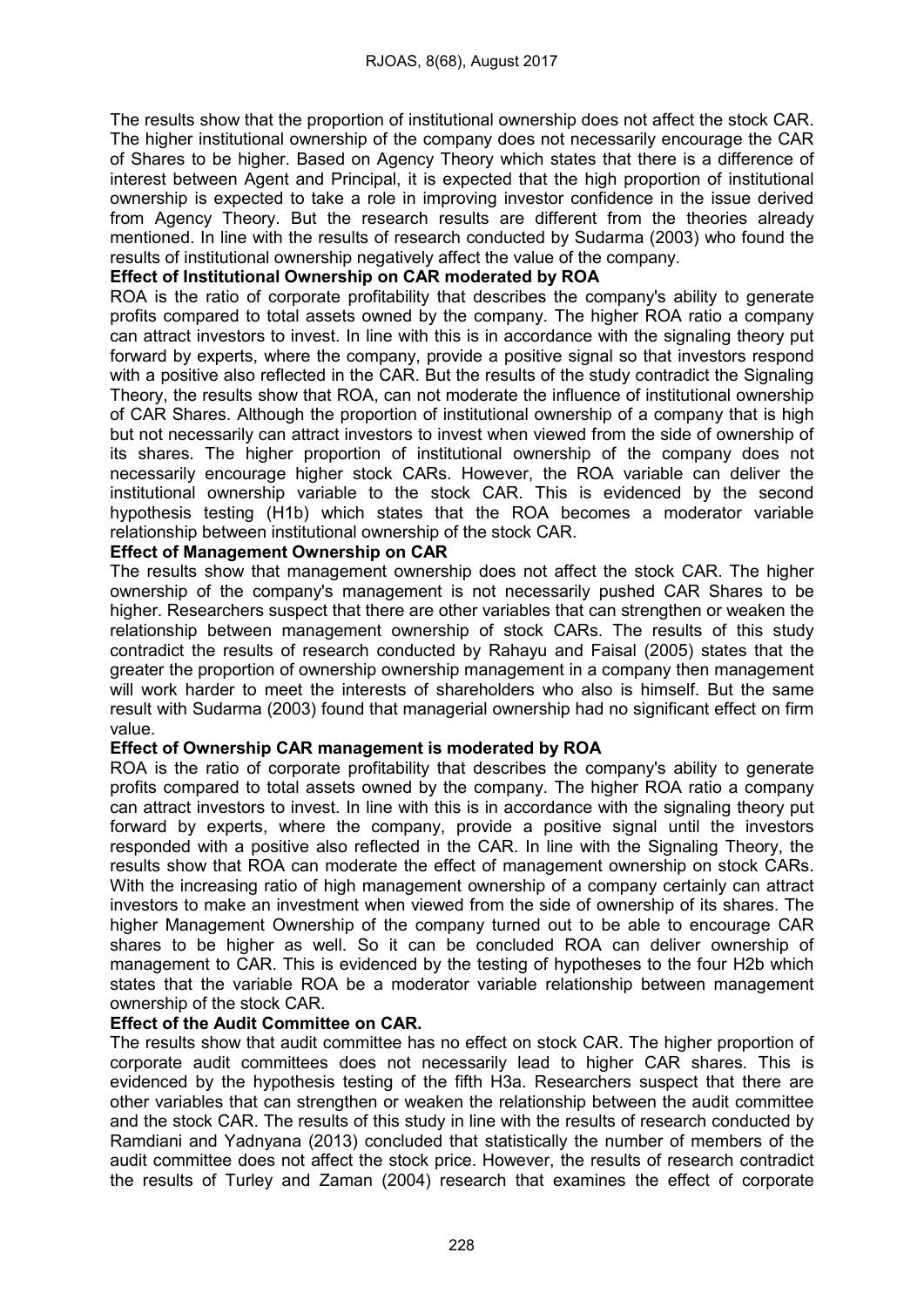governance and audit committees, the results of the study found that evidence indicates a positive relationship between the existence of the audit committee with the quality of financial statements and firm performance against stock prices.

## The influence of the Audit Committee influences the CAR is moderated by ROA

ROA is the ratio of corporate profitability that describes the company's ability to generate profits compared to total assets owned by the company. The higher ROA ratio a company can attract investors to invest. In line with this is in accordance with the signaling theory put forward by experts, where the company, give a positive signal until the investors responded with a positive as well. In line with the Signaling Theory, the results of the study show that ROA can moderate the influence of audit committee's proportion to CAR of Shares. With the proportion of audit committee of a high company certainly can attract investors to invest when viewed from the proportion of audit committee. The higher the proportion of audit committees the company can turn CAR shares higher. So it can be concluded ROA variable can deliver variable audit committee to stock CAR. This is evidenced by the testing of the six hypothesis H3b states that the ROA becomes a moderator variable relationship between the audit committee on the CAR.

### Influence of Independent Commissioner's Influence on CAR

The results show that independent commissioners have no effect on the CAR of Shares. The higher the company's independent commissioner is not necessarily pushing the stock CAR to be higher. H4a's seventh hypothesis testing states that independent commissioners can not affect the CAR of Shares. Based on Agency Theory which states that there is a difference of interest between Agent and Principal, it is expected that the high independent commissioner's proportion is expected to take a role in improving investor confidence in the issue derived from Agency Theory. But the research results are different from the theories already mentioned. Researchers suspect that there are other variables that either strengthen or even weaken the relationship between independent commissioners against stock CARs. In line with the results of research conducted by Ramdiani and Yadyana (2013) concluded that statistically the proportion of independent commissioners has no effect on stock prices.

# Effect of Independent Commissioners on Cumulative Abnormal Return Shares are moderated by ROA

ROA is the ratio of corporate profitability that describes the company's ability to generate profits compared to total assets owned by the company. The higher ROA ratio a company can attract investors to invest. In line with this is in accordance with the signaling theory put forward by experts, where the company, provide a positive signal until the investors responded with a positive also reflected in the CAR. But the results of the research differ from existing theories, which show that the ROA variable can not moderate the influence of independent commissioners against the stock CAR. Although the high proportion of independent commissioners of a corporation may not necessarily attract investors to invest in terms of the proportion of independent commissioners. The higher the proportion of the company's independent commissioners does not necessarily push CAR shares higher. So it can be concluded ROA variable can not deliver independent commissioner to stock CAR. This is evidenced by the testing of the eighth hypothesis H4b.

# CONCLUSION AND SUGGESTIONS

The partial test results show that the factors of each proportion: institutional ownership, management ownership, audit committee, and independent commissioner have no effect on CAR. Corporate governance does not have an impact in raising the CAR because the implementation of corporate governance in Indonesia still has not given an autonomous outcome considering the process in corporate governance practices takes time to know its benefits. So researchers suspect that there are other factors that can strengthen or weaken the relationship between institutional ownership, management ownership, audit committees, and independent commissioners of the CAR. This is evidenced by the results of research on hypothesis 2b that proved to have a positive value significantly between management ownership with CAR moderated by ROA. This means that an increase in the proportion of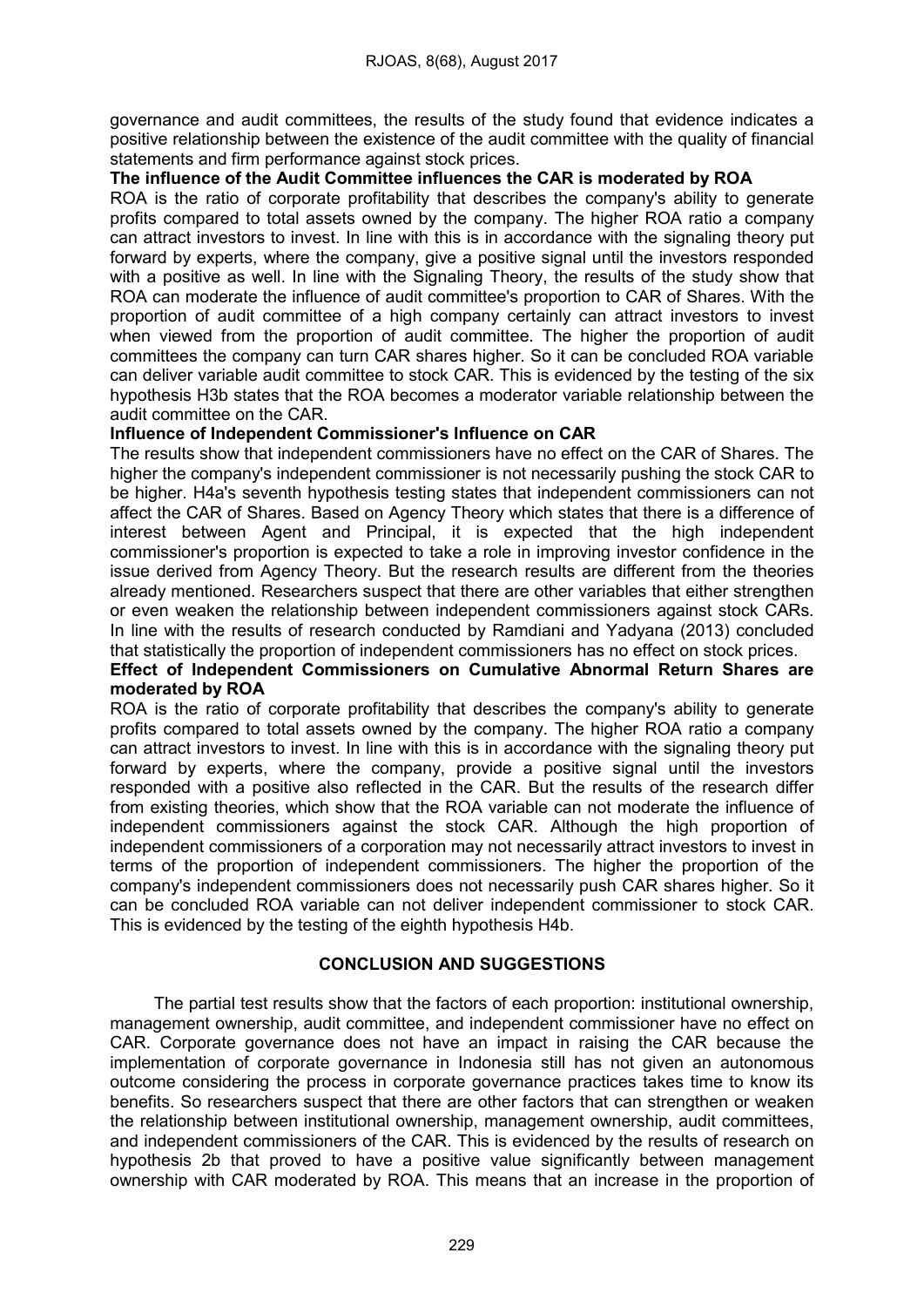management ownership is followed by a CAR increase which is supported by an increase in ROA ratio. In addition, hypothesis 3b also has a significant positive result. ROA can moderate the relationship between audit committees to CAR. Which means that, the increase in the proportion of audit committees is followed by the increase in CAR supported by the increase in ROA ratio.

The first limitation of the research is the unavailability of data, both annual reports and stock prices. The sample used should be all companies included in LQ 45 period 2015-2016. Researchers can only find 50 annual reports of companies, either from the source website of the Indonesia Stock Exchange or related company website. In addition, there are some companies whose stock price data can not be found.

Further research can be developed using cross-sectional data types. By extending the study period. This is done in order to obtain more varied results again so as to increase the results of empirical testing that has been done before.

### **REFERENCES**

- 1. Barclay, M.J. & C.G. Holderness. 1990. Private benefits from control of public corporations, Journal of Financial Economics, Vol. 2. No. 25. Hal. 371-395.
- 2. Brigham, Eungene F. & Joel F. Houston. 2009. Fundamentals of Financial Management (Dasar-Dasar Manajemen Keuangan). Buku 1. Edisi 10. Jakarta: Salemba Empat. Hal. 34.
- 3. Budiharjo, Roy. 2016. Pengaruh good corporate Governance Terhadap Return Saham dengan Profitabilitas sebagai Variabel Intervening dan Moderating (Studi Empiris Pada Perusahaan Peraih CGPI Yang Terdaftar di Bursa Efek Indonesia Tahun 2010-2012). Tekun. Vol VII. No.01.
- 4. Carningsih. 2009. Pengaruh Good Corporate Governance Terhadap Hubungan Antara Kinerja Keuangan Dengan Nilai Perusahaan (Studi Kasus Pada Perusahaan Property dan Real Estate yang Terdaftar di Bursa Efek Indonesia). SKRIPSI. Jakarta: Jurusan Akuntansi Fakultas Ekonomi: Universitas Gunadarma.
- 5. Chtourou, SM., Jean Bedard, & Lucia Courteau. 2001. Corporate Governance and Earnings Management. Working Paper. Universite Laval, Quebec City, Canada.
- 6. Cyert, R.M., & March, J.G. 1998. Behavioral Theory of the Firm, Wiley-Blackwell. Edisi ke-2. Hal. 117.
- 7. Ghozali, Imam. 2016. Aplikasi Analisis Multivariate dengan Program SPSS. Cetakan Keempat: Badan Penerbit Universitas Diponegoro. Semarang. Hal. 11.
- 8. Gompers, P.A., Ishii, J.L., & Metrick, A. 2001. Corporate Governance and Equity Prices, Working Paper.
- 9. Gradiyanto, Andrean. 2012. Pengaruh Komite Audit Terhadap Praktik Manajemen Laba (Studi Kasus Pada Perusahaan Manufaktur Di Bursa Efek Indonesia Tahun 2009 – 2011). Accounting Business Management Journal. Vol 3. Hlm 87-91.
- 10. Gradiyanto, Andrean. 2012. Pengaruh Komite Audit Terhadap Praktik Manajemen Laba (Studi Kasus Pada Perusahaan Manufaktur Di Bursa EfekIndonesia Tahun 2009 – 2011). Accounting Business Management Journal.
- 11. Guna, Welvin I, & Arleen Herawaty. 2010. Pengaruh Mekanisme Good Corporate Governance, Independensi Auditor, Kualitas Audit, dan Faktor Lainnya Terhadap Manajemen Laba. Jurnal Bisnis dan Akuntansi. Vol. 12. Hal. 34.
- 12. Harahap, Sofyan Syafri. 2009. Analisis Kritis Atas Laporan Keuangan. Jakarta: Raja Grafindo Persada. Hal 77.
- 13. Hartono, Jogiyanto. 2009. Teori Portofolio dan Analisis Investasi. Edisi Keenam. Yogyakarta: Fakultas Ekonomika dan Bisnis Universitas Gadjah Mada. Hal. 558.
- 14. Holderness, C.G. & Sheehan, D.P. 1988. The role of majority shareholders in publicly held corporations: an exploratory analysis, Journal of Financial Economics. Vol. 20. No. 2. Hal. 317-346.
- 15. Husni, Raudhatul. 2012. Pengaruh Mekanisme Good Corporate Governance, Leverage dan Profitabilitas Terhadap Manajemen Laba (Studi Empiris Perusahaan Property Dan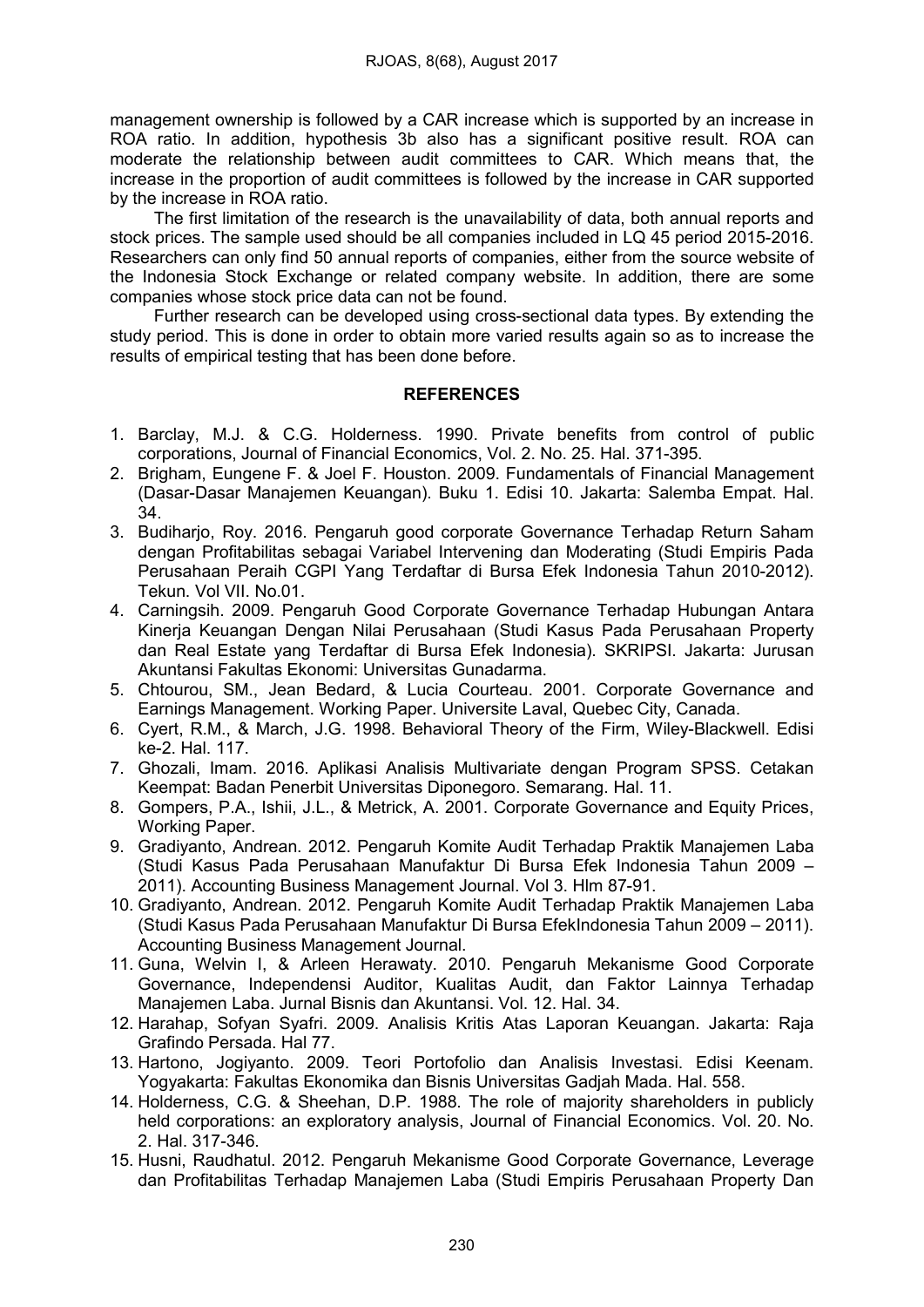Real Estate Yang Terdaftar Di Bursa Efek Indonesia Tahun 2008-2010. Jurnal Ekonomi dan Bisnis. Vol 2. No 2. Hal 77-93.

- 16. Indriantoro, Nur & Bambang Supomo. 2011. Metodologi Penelitian Bisnis untuk Akuntansi dan Manajemen. Edisi Pertama. Yogyakarta: BPFE. Hlm 89.
- 17. Indriastuti, Maya. 2012. Pengaruh Prinsip prinsip Corporate Governance terhadap Abnormal Return (Studi Kasus pada Perusahaan yang melakukan SEO dan Listing di BEI). Solusi. Vol 11. No. 1. Hlm 89 – 102.
- 18. Jensen, Michael C. & William H. 1976. Meckling. Theory of the Firm: Managerial Behavior, Agency Costs and Ownership Structure. Journal of Financial Economics. Hal. 135, 305-360.
- 19. Jogiyanto H.M. 2015. Teori Portofolio dan Analisis Investasi. Edisi Ketujuh. Yogyakarta: BPFE. Hlm 416.
- 20. Kartikasari, Desi. 2011. Pengaruh Good Corporate Governance terhadap Manajemen Laba (Studi Empiris pada Perusahaan Perbankan di BEI Tahun 2007 – 2009. Accounting Business Management Journal. Vol 2. Hlm 112-130.
- 21. Lokollo, Antonius & Muchamad Syafruddin. 2013. Pengaruh ManajamenModal Kerja Dan Rasio Keuangan Terhadap Profitabilitas Pada IndustriManufaktur Yang Terdaftar Di Bursa Efek Indonesia (Bei) Tahun 2011. Diponegoro journal of accounting. Vol. 2. No. 2.
- 22. Mamduh M. Hanafi & Abdul Halim. 2005. Analisis Laporan Keuangan. AMP-YKPN. Yogyakarta. Hal. 97.
- 23. Naftalia, Veliandina Chivan. 2013. Pengaruh Leverage Terhadap Manajemen Laba dengan Corporate Governance Sebagai Variabel Pemoderasi. Accounting Business Management Journal. Vol 1. Hlm 35-51.
- 24. Nasution, Marihot & Doddy Setiawan. 2007. Pengaruh Corporate Governance Terhadap Manajemen Laba di Industri Perbankan Indonesia. Simposium Nasional ke X Makasar.
- 25. Ningsaptiti, Restie. 2010. Analisis Pengaruh Ukuran Perusahaan dan Mekanisme Corporate Governance Terhadap Manajemen Laba (Studi Empiris pada Perusahaan Manufaktur yang terdaftar di Bursa Efek Indonesia 2006-2008). Accounting Business Management Journal. Vol 1. Hal 113-127.
- 26. Nogi, S. Hessel, Tangkilisan. 2003. Mengelola Kredit Berbasis Good Corporate Governance. Yogyakarta: Balairung & Co. Hal 116.
- 27. Owen, D. 2005. CSR after Enron: A Role for The Academic Accounting Profesion?. European Accounting Review. Vol. 14. No 2. Hal 293-404.
- 28. Pound, J. 1988. Proxy Content and the Efficiency of Shareholder Oversight. Journal of Financial Economics. Vol. 20. Hal. 237-265.
- 29. Pratiwi, Nining & Suryanawa, I. Kt. 2014. Pengaruh Good Corporate Governance dan Corporate Social Responsibility Disclosure Pada Return Saham. E-Jurnal Akuntansi Universitas Udayana. Vol. 9, No. 2.
- 30. Rahayu, Dyah Sih & Faisal. 2005. Pengaruh Kepemilikan Manajerial dan Institusional pada Struktur Modal Perusahaan. Jurnal Bisnis dan Akuntansi. Vol. 7. No. 2. Hal. 190- 203.
- 31. Ramdiani, Ni Nyoman dan Yadnyana, I Ketut. 2013. Pengaruh Penerapan Corporate Governance dan Kinerja Keuangan Pada Harga Saham Perbankan yang Terdaftar di Bursa Efek Indonesia Tahun 2009-2011. Bali. E-Jurnal Fakultas Ekonomi: Universitas Udayana. Vol 3. Hal 217-232.
- 32. Robert, Gordon S & Yuan, Liangzeng., 2006. Does Institutional Ownership Affect the Cost of Bank Borrowing. Journal of Social Science Reasearch Network. Vol 5. Hal 314- 347.
- 33. Sarwoko. 2005. Dasar-dasar Ekonometrika. Yogyakarta: Andi. Hal. 286
- 34. Sekaran, Uma. 2006. Metodologi Penelitian Untuk Bisnis. Jakarta: Salemba Empat. Hal 77, 162, 177.
- 35. Shleifer, A. & R.W. Vishny. 1997. A Survey of Corporate Governance. Journal of Finance. Vol 52. No 2. Hal 737-763.